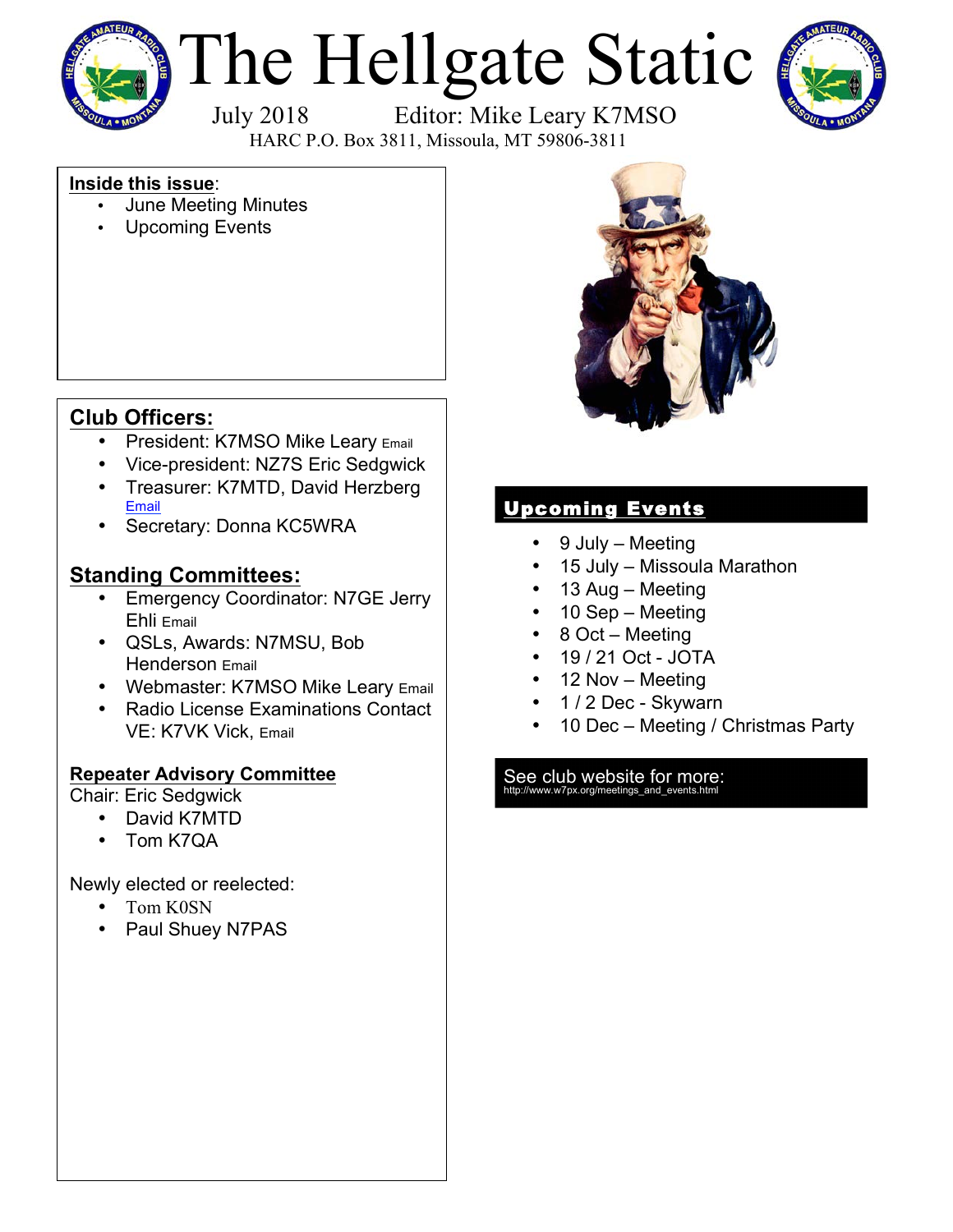# **June Meeting Minutes**

**Attendance:** Donna Pecastaing KC5WRA, Paul Shuey N7PAS, Jerri Shuey N7JGS, Jerry Ehli N7GE, Elaine Case KS7LDS, Bryce Nordgren AF7RQ, Dan Somerlott KI7HLW, Dick Walton W7XT, Gary Bruce K7OIJ, Tom McGinley K7QA, Eric Sedgwick NZ7S, Mike Leary K7MSO.

**Approval of last meetings minutes:** Approved

**Approval of Treasurer's Report:** Approved.

**Repeater Committee Report:** No Report

**HF Committee Report:** Discussed setting up /operating / shutting down field day.

#### **Recent Events:**

None

#### **Upcoming Events:**

22-24 June: Field Day 4 July: W7PX Special Event 15 July: Missoula Marathon – Dick W7XT made motion that we buy 6 of the bags with Velcro to secure the trackers to the bags. Motion passed.

#### **Net Control Operators:**

13 June Paul N7PAS 20 June Bryce KI7LMV 27 June Eric NZ7S 4 July Donna KC5WRA

#### **Other business**:

**Program**:

#### **Adjournment**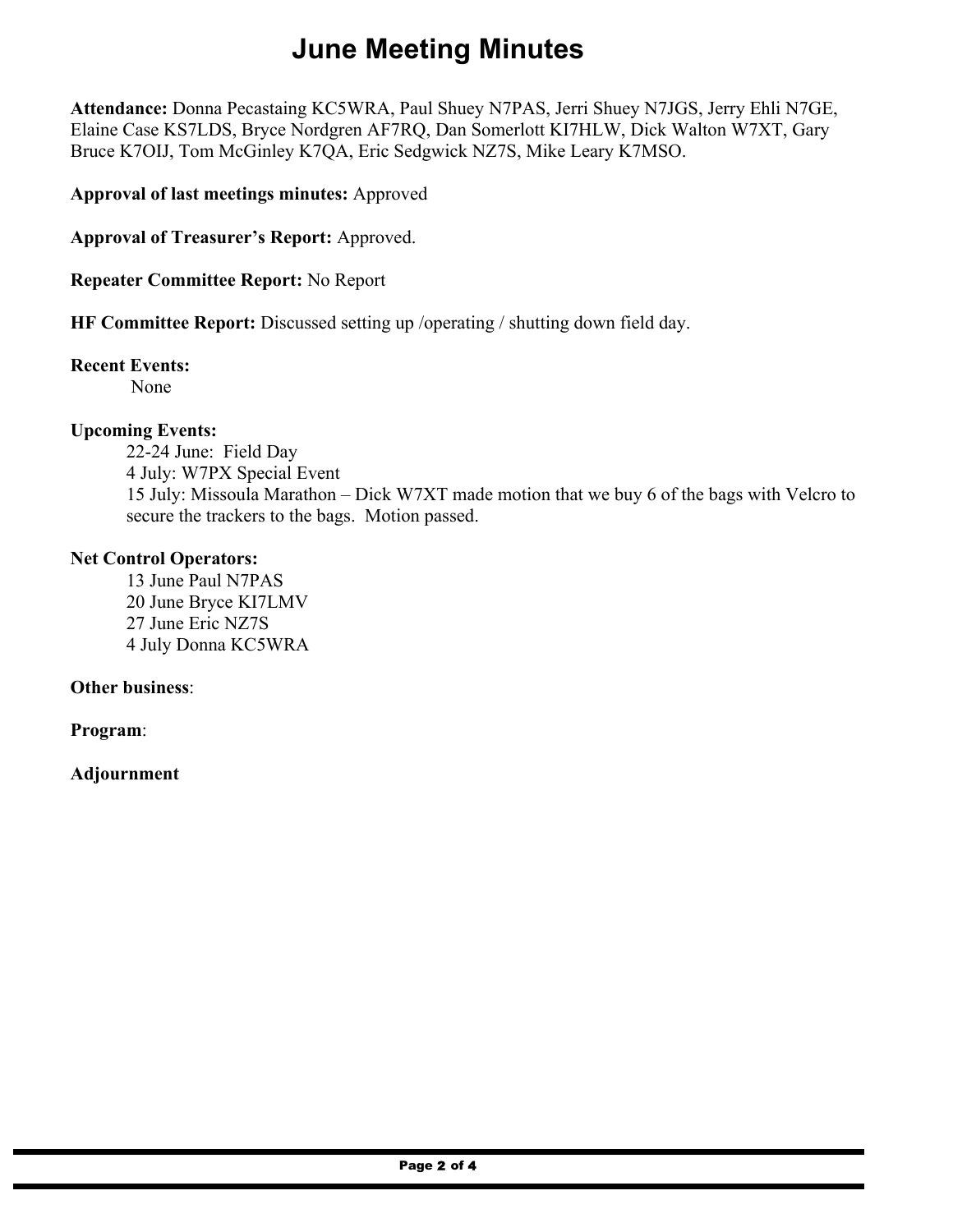# **22 – 24 June 2018 Field Day**

HARC's members once again operated during Field Day at the old log cabin chapel at Fort Missoula.

David K7MTD and Mike K7MSO brought their personal Icom 7300's to use for voice and digital communications. Donna KC5WRA helped Mike with pileups for a couple of hours while David was helped by Paul N7PAS as well as Dessye, a visiting ham.

Other hams helped out, also. Jerry N7GE, Bryce KI7LMV, Dick W7XT helped with either antenna setup, takedown, or both.

The club made 111 CW, 56 PSK31 and 67 phone contacts.. Additional bonus points were earned by having, emergency power, set-up in a public place, and electronic entry submission plus we had a multiplier of two based on our power supply. This gave us an unofficial total of around 800 points, way down from last year's 2,048 points.